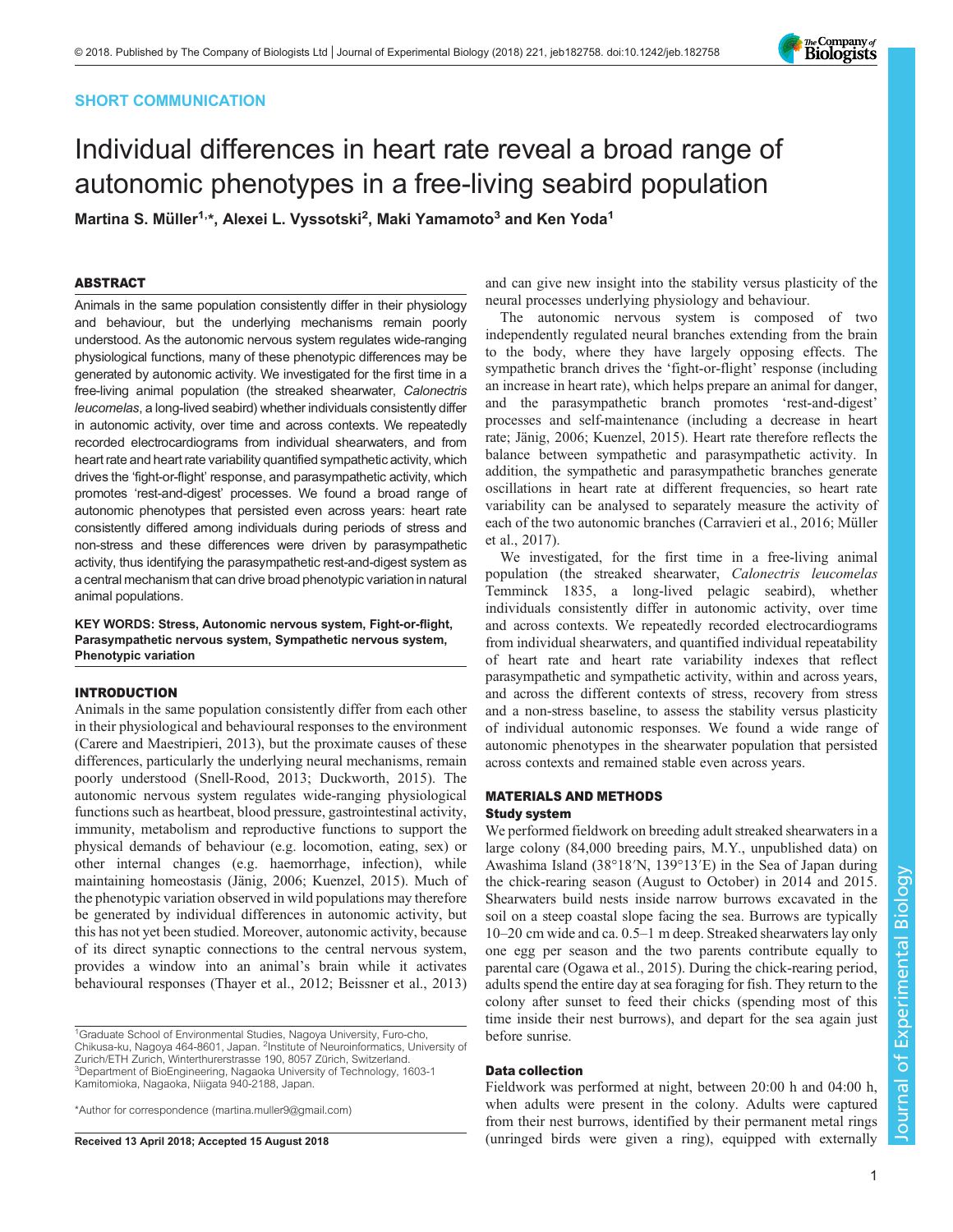attached miniaturized electrocardiogram (ECG) data loggers and then returned to their nest burrows, so we could measure heart rate and parasympathetic (rest-and-digest) and sympathetic (fight-orflight) indexes of heart rate variability during handling stress ( just after return to the burrow, 0 min post-handling), during recovery from stress (after 20 and 90 min of resting in the burrow posthandling) and at baseline (120 min post-handling). We performed 55 tests in 2014 (49 individuals) and 140 tests in 2015 (69 individuals). Twenty-three birds were captured at least once in both years.

We used Little Leonardo ECG loggers (model W400-ECG, 21×109 mm cylindrical logger, 1 ms sampling interval, voltage range ±5.9 mV, 60 g, 2 GB memory) and Neurologger 2A ECG loggers (0.625 ms sampling interval, voltage range  $\pm 3$  mV, 20 g, 1 GB memory, Evolocus LLC; for more details, see [Müller et al.,](#page-5-0) [2017](#page-5-0)). Although the two logger types differ in sampling interval, they both produce an ECG trace that shows a clear signal for each heartbeat; measurements of heart rate and heart rate variability did not differ between records from the two types of logger. Three lead wires extended from the ECG logger with small safety pins (electrodes) soldered to the ends that we subcutaneously attached to the breast skin of the birds ([Yamamoto et al., 2009](#page-5-0)). We wrapped the wires around one side of the bird and secured the logger to the dorsal feathers with Tesa tape [\(Yamamoto et al., 2009](#page-5-0)). Compared with gluing, the use of subcutaneous pins has several advantages: it requires no feather removal, it results in quicker logger attachment (and therefore reduced handling time) and it causes no lasting damage (birds that are repeatedly tested and recaptured within a few days of a previous test exhibit no skin wounds or irritation from previous ECG logger attachments; [Müller et al., 2017\)](#page-5-0). It has therefore become the standard method for seabirds (e.g. [Ropert-](#page-5-0)[Coudert et al., 2006](#page-5-0); [Carravieri et al., 2016; Müller et al., 2017\)](#page-5-0). We cleaned the pins and skin with alcohol wipes before attaching the loggers and replaced the pins several times during each season. After logger attachment (after a total handling time of 7–12 min), birds were placed back into their burrows for 2 h. At the end of each test, we retrieved the bird from the burrow, removed the logger and measured bill length with callipers, and with a Pesola spring scale (5 g accuracy). All fieldwork was authorized by the Japanese Ministry of the Environment. All procedures were approved by the Animal Experimental Committee of Nagoya University.

### ECG data processing

We analysed ECG data using Igor Pro version 6.37 (Wavemetrics, USA) in 5 min intervals, based on [von Borell et al. \(2007\).](#page-5-0) In the PQRS complex, which is the cluster of graphical deflections that comprise a single heartbeat in an ECG wave, the R peak (occurring with the depolarization of the right and left ventricles of the heart), in particular, is very prominent in this species ([Müller et al., 2017\)](#page-5-0). We identified R peaks in ECG recordings primarily using the software Ethographer [\(Sakamoto et al., 2009](#page-5-0)), which permits smoothing of the wave and enhances the length of R peaks to facilitate peak detection. We manually identified R peaks when necessary. We created a data frame of the timing of each heartbeat (in milliseconds).

Using the RHRV package ([http://CRAN.R-project.org/](http://CRAN.R-project.org/package=RHRV) [package=RHRV](http://CRAN.R-project.org/package=RHRV)) in R (version 3.2.1), we filtered the beat positions to eliminate spurious beats from other prominent (non-R) peaks in the wave caused by muscle noise. The filtered dataset was then used to calculate inter-beat intervals (IBIs). Heartbeat positions plotted over time reveal oscillations in heart rate caused by the autonomic nervous system, which generates most of the heart

rate variability [\(Müller et al., 2017](#page-5-0)). Oscillations occurring at a high frequency (between 0.3 and 2 Hz in this species, or every 0.5–3.3 s; [Müller et al., 2017](#page-5-0)) reflect variability in heart rate generated by the parasympathetic nervous system and correspond to respiration: during inhalation, heart rate accelerates; during exhalation, heart rate slows, making oxygen delivery more efficient (respiratory sinus arrhythmia; [Stauss, 2003](#page-5-0); [Taylor et al., 2014](#page-5-0); [Carravieri et al.,](#page-5-0) [2016\)](#page-5-0). The strength, or amplitude, of these oscillations in heart rate is therefore an index of parasympathetic activity. Oscillations occurring at low frequency (0.04–0.3 Hz in this species, or every 3.3–25 s; [Müller et al., 2017\)](#page-5-0) are generated by both the sympathetic and parasympathetic nervous system, and the amplitude is an index of combined sympathetic and parasympathetic activity ([Malik et al.,](#page-5-0) [1996; von Borell et al., 2007](#page-5-0); [Yamamoto et al., 2009](#page-5-0); [Carravieri](#page-5-0) [et al., 2016\)](#page-5-0).

We calculated these indexes from IBI data, using RHRV. We calculated the standard deviation of the differences between successive IBIs ('rMSSD'), which reflects the amplitude of highfrequency oscillations and therefore parasympathetic activity, the standard deviation of all IBIs ('SDNN'), which reflects the amplitude of low-frequency oscillations and therefore the combined sympathetic and parasympathetic activity (hereafter sympathetic +parasympathetic index), and the ratio between the SDNN and rMSSD ('SDNN:rMSSD') which therefore is approximately the sympathetic:parasympathetic ratio [\(Malik et al., 1996](#page-5-0); [von Borell](#page-5-0) [et al., 2007](#page-5-0); [Kjaer and Jørgensen, 2011; Shaffer et al., 2014](#page-5-0); [Carravieri et al., 2016](#page-5-0); see [Müller et al., 2017,](#page-5-0) for more details about heart rate variability analysis in this species). We also used RHRV to compute average heart rate (which reflects the balance between sympathetic and parasympathetic activity, increasing or decreasing, respectively, when their level of activity increases) over the course of each 5 min interval.

## **Statistics**

Statistical analyses were performed using R (version 3.2.1). All indexes were log transformed to achieve normality except for heart rate, which was already normally distributed. To test how autonomic activity changed between acute stress just after handling (0 min posthandling), during recovery in the nest burrow (20 and 90 min posthandling) and at baseline (120 min post-handling), we performed mixed models on heart rate and heart rate variability indexes using the lmer function from the lme4 package [\(http://CRAN.R-project.](http://CRAN.R-project.org/package=lme4) [org/package=lme4\)](http://CRAN.R-project.org/package=lme4) and lmerTest ([http://CRAN.R-project.org/](http://CRAN.R-project.org/package=lmerTest) [package=lmerTest\)](http://CRAN.R-project.org/package=lmerTest) to determine statistical significance. Time interval (0, 20, 90 and 120 min post-handling) was included in the model as a continuous predictor. Fifty-five birds were tested more than once, so we included individual ID as a random factor in all models  $(n=780)$  observations from 197 tests from 97 different individuals).

Repeatability is a standardized index that reflects the proportion of the variation in a phenotypic trait that comes from betweenindividual variation [\(Lessells and Boag, 1987\)](#page-5-0). Thus, high repeatability values (closer to 1) indicate large and consistent differences between individuals in a trait, due to large betweenindividual differences relative to within-individual variability, whereas values closer to zero indicate that differences between individuals are small and intra-individual variability is high.

We calculated repeatability for each autonomic parameter (heart rate, rMSSD, SDNN, SDNN:rMSSD), for each time interval (0, 20, 90, 120 min), within and across years. Repeatability was calculated as the between-individual variance component divided by the sum of the within-individual and between-individual variance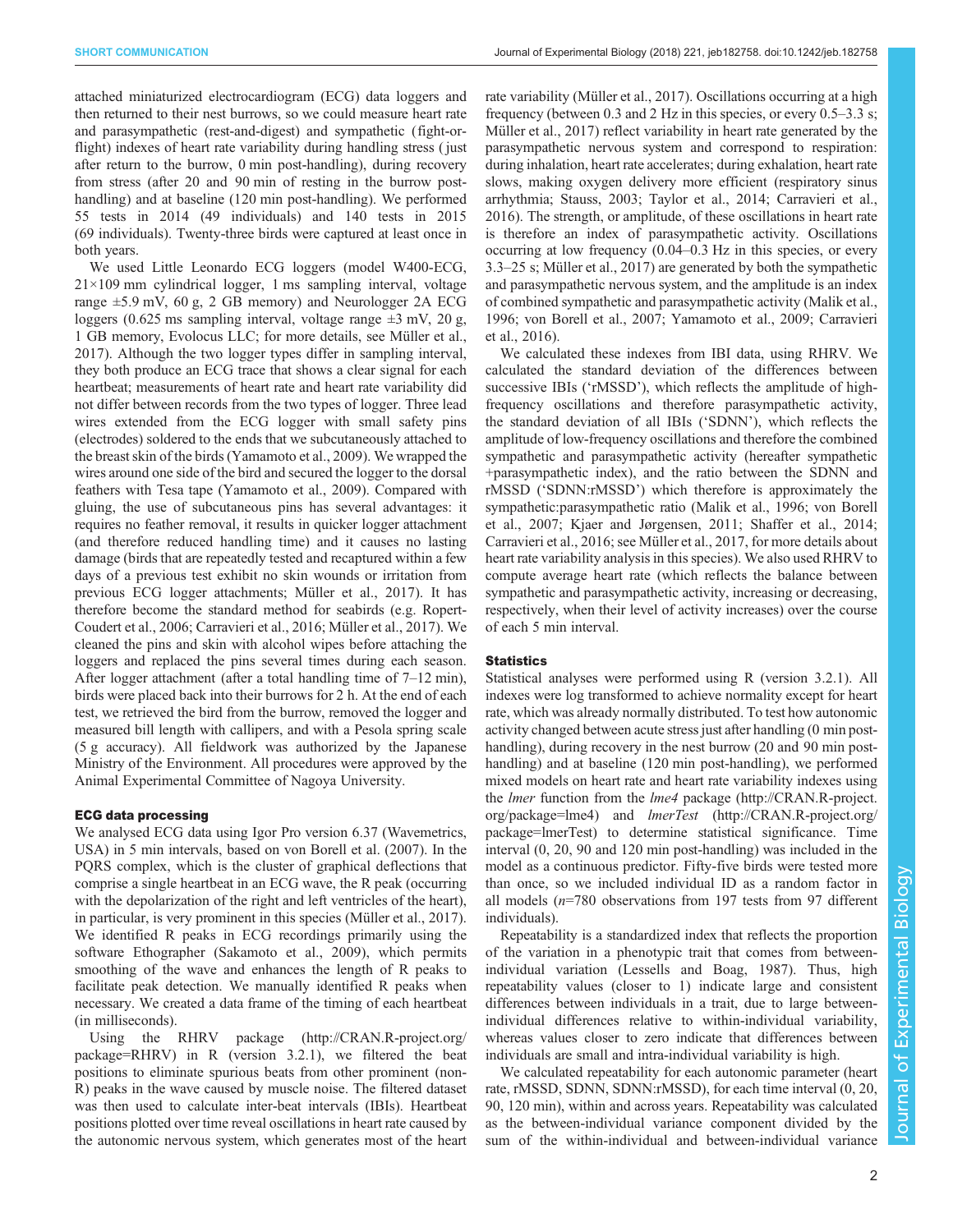<span id="page-2-0"></span>components, which were derived from linear mixed models (LMMs, with restricted maximum likelihood; [Nakagawa and](#page-5-0) [Schielzeth, 2010\)](#page-5-0). We also included additional potentially confounding variables (timing in season, year) in the LMMs that could incorrectly inflate within- or between-individual variance estimates and so could bias our repeatability values; therefore, we calculated 'adjusted repeatability' sensu [Nakagawa and Schielzeth](#page-5-0) [\(2010\)](#page-5-0). The LMMs were constructed in the following way: they contained an autonomic index (e.g. heart rate) as a dependent variable, and the random factor 'individual ID', the fixed covariate 'calendar date' (timing in the season) and the random factor 'year'. The variance of the random factor 'individual ID' represents the between-individual variance component, and the 'residual variance' component represents the within-individual variance. Calendar date corrected for changes in autonomic activity in all birds across the season that could bias results, either by artificially increasing or reducing consistency estimates for individuals if they were repeatedly tested at a similar time or at very different times, respectively, or artificially increasing between-individual differences if all tests for one bird were performed at a very different time in the season than all tests for another bird were

performed. Year was included in case autonomic activity differed between years, as some birds were tested only in 2014 and others were tested only in 2015 (effects of calendar date and year on autonomic activity are reported elsewhere). The repeatability estimate was further corrected based on the recommendations of [Nakagawa and Schielzeth \(2010\)](#page-5-0). As we used mean values of heart rate or heart rate variability over a continuous 5 min interval, and heartbeats from a 5 min interval are not independent, it was more appropriate to use a repeatability estimate of measurement means. Whether a trait was significantly repeatable or not did not differ depending on whether we used uncorrected repeatability or corrected repeatability for measurement means and therefore the type of repeatability estimate we use does not qualitatively change the results or interpretation.

We performed two sets of analyses: within-year repeatability and between-year repeatability. In our models producing variance components for within-year repeatability  $(n=45)$  individuals, 120–123 observations, see sample size details below), for birds that were tested in both years, we included only data from the year with the most tests for that individual. We also only included data from individuals that were tested two or more times within a year.



Fig. 1. Changes in heart rate between periods of stress and non-stress in streaked shearwaters and consistent individual differences. (A) Mean (±95% confidence interval, CI) heart rate ( $f_H$ ) post-handling, during a 2 h recovery period in nests ( $n=195$ ). The grey dashed line reflects baseline mean (shading: ±95% CI) from a previous study where loggers were kept on incubating birds for 24 h (Mü[ller et al., 2017\)](#page-5-0). (B) Repeatability  $(R)$  is a standardized index ranging between 0 and 1 that reflects consistent individual differences and is calculated as between-individual variation divided by the sum of between-individual and withinindividual variation, in a phenotypic trait. Individual within-year repeatability (circles) ±95% CIs and within-/between-individual standardized variance components ±95% CIs for heart rate post-handling (n=123, 122, 123, 120 for 0, 20, 90 and 120 min, respectively) are shown. (C,D) Individual differences in heart rate. Vertically connected points are heart rate values from repeated tests of 45 individuals (same year), 0 min (stress; C) and 120 min (non-stress, baseline; D) post-handling.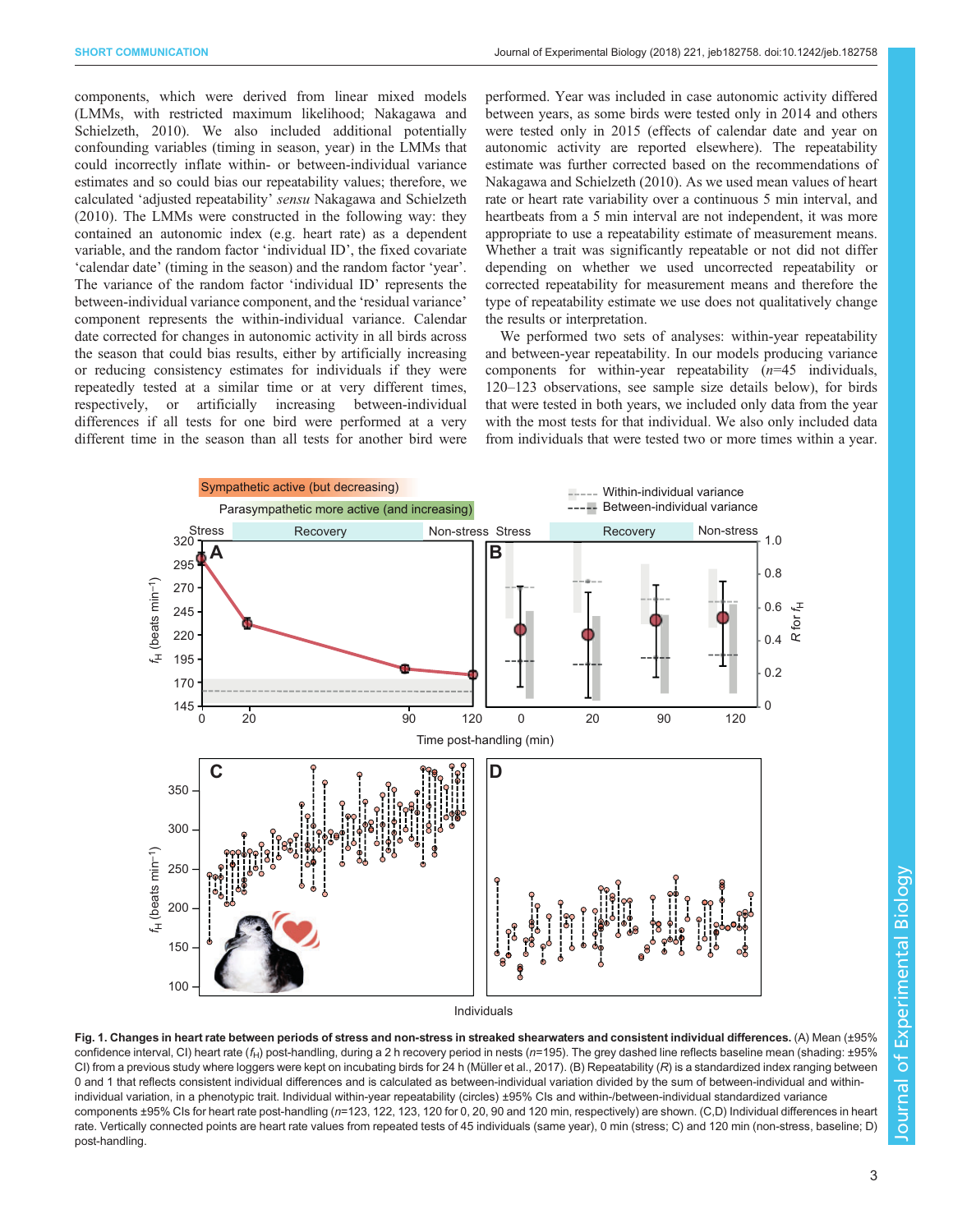<span id="page-3-0"></span>The average time between consecutive tests from the same individual within a year was  $6.72 \pm 6.13$  days (range 1–30 days). The average time span between the first and last test from the same individual within the same year was  $11.67\pm8.59$  days (range 2–41 days).

For our analyses of between-year repeatability  $(n=23 \text{ individuals})$ , 46 observations), if birds were tested more than once in one or more of the years, we selected data points from each year that were collected on the most similar calendar date. The difference between calendar dates of tests from the two years was  $9.21 \pm 8.68$  days (range 1–37 days between dates of tests).

Repeatability estimates were adjusted using the equation for unequal sample sizes from different individuals ([Lessells and Boag,](#page-5-0) [1987](#page-5-0)). We estimated 95% confidence intervals (CIs) directly from a simulated distribution of repeatability generated by parametric bootstrapping (1000 iterations, described in detail by [Faraway,](#page-5-0) [2006](#page-5-0); as recommended by [Nakagawa and Schielzeth, 2010\)](#page-5-0). We performed likelihood ratio tests to test for statistical significance of variance of the random effect of individual ID [\(Bolker et al.,](#page-5-0) [2009](#page-5-0)).

To visually compare the size of within- versus between-individual variance among autonomic indexes, we performed the same linear mixed models on the data after it had been standardized (x−mean)/ s.d. and extracted variance components ([Figs 1B](#page-2-0) and 2B,D). Data were standardized after removing outliers. Outliers were individuals that showed heart rates higher than 335 beats min−<sup>1</sup> during the recovery (20 or 90 min post-handling) or non-stress (120 min posthandling) phase, as such high heart rates indicate a stress response. Only one outlier was removed from the recovery phase at 20 min, and three outliers were removed from the non-stress phase at 120 min. The 24 h ECG recordings of birds at rest (incubating inside their nests) revealed no detectable circadian rhythm in heart rate or heart rate variability [\(Müller et al., 2017\)](#page-5-0) so we did not correct for time of night in our analyses.

## RESULTS AND DISCUSSION

Shearwaters are very flexible in their autonomic responses, as evident in the large changes in sympathetic (fight-or-flight) and parasympathetic (rest-and-digest) activity across the contexts of stress, recovery from stress and non-stress: heart rate (which reflects



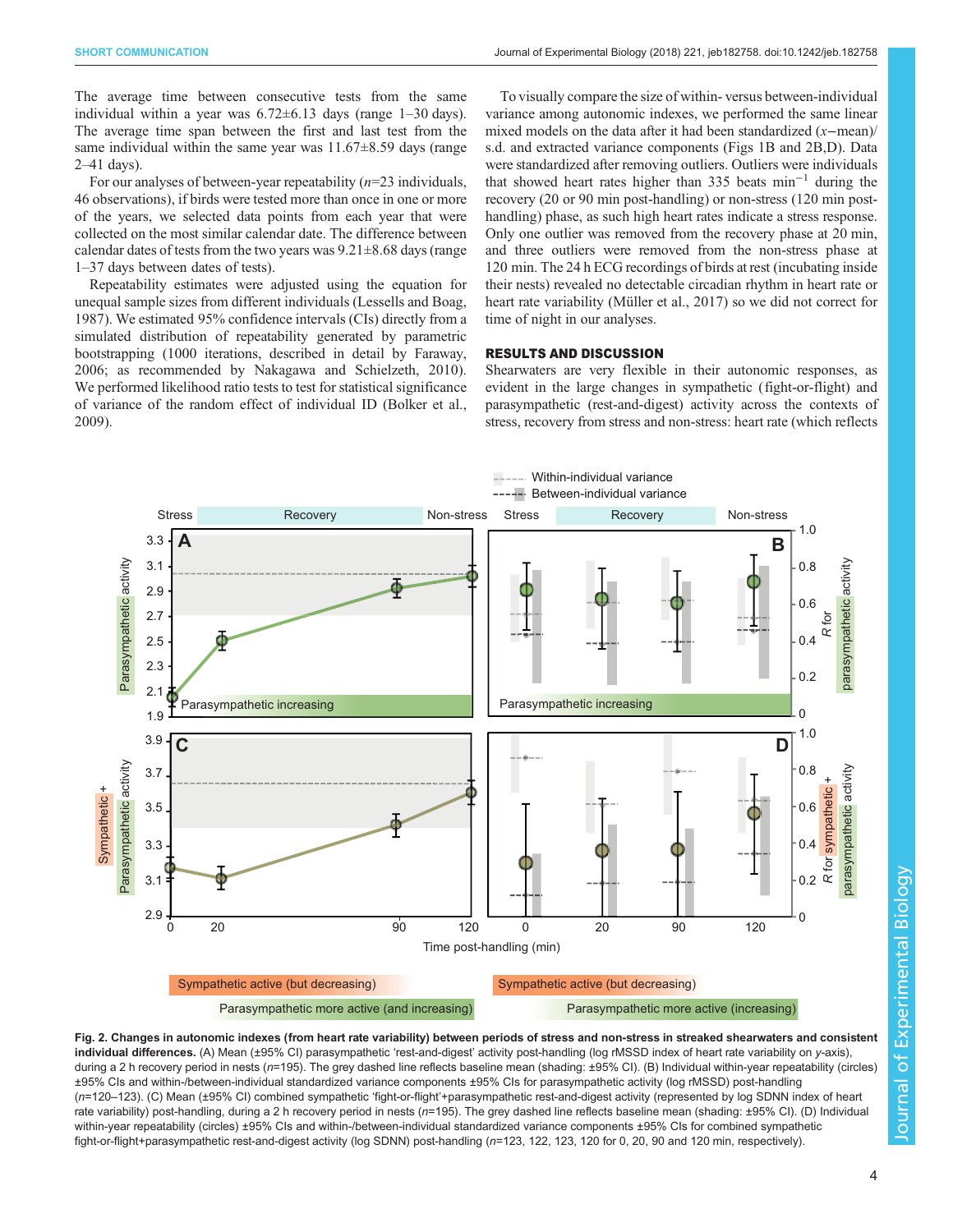<span id="page-4-0"></span>

| Table 1. Consistent individual differences or repeatability of autonomic activity in streaked shearwaters in different contexts within/between years |  |  |
|------------------------------------------------------------------------------------------------------------------------------------------------------|--|--|
|------------------------------------------------------------------------------------------------------------------------------------------------------|--|--|

| Autonomic activity                                   | Time post-handling (min) | Within year   |              | Between years |              |
|------------------------------------------------------|--------------------------|---------------|--------------|---------------|--------------|
|                                                      |                          | $\mathcal{R}$ | $\mathsf{P}$ | $\mathcal{R}$ | $\mathsf{P}$ |
| Sympathetic:parasympathetic balance (fH)             |                          |               |              |               |              |
|                                                      | $\Omega$                 | 0.463         | 0.005        | 0.301         | 0.439        |
|                                                      | 20                       | 0.440         | 0.018        | 0.286         | 0.520        |
|                                                      | 90                       | 0.523         | 0.007        | 0.642         | 0.016        |
|                                                      | 120                      | 0.541         | 0.001        | 0.195         | 0.762        |
| Parasympathetic activity (log rMSSD)                 |                          |               |              |               |              |
|                                                      | 0                        | 0.673         | < 0.001      | 0.149         | 1.000        |
|                                                      | 20                       | 0.618         | < 0.001      | 0.412         | 0.187        |
|                                                      | 90                       | 0.611         | < 0.001      | 0.764         | 0.001        |
|                                                      | 120                      | 0.686         | 0.001        | 0.149         | 1.000        |
| Sympathetic+parasympathetic activity (log SDNN)      |                          |               |              |               |              |
|                                                      | 0                        | 0.289         | 0.120        | 0.134         | 1.000        |
|                                                      | 20                       | 0.354         | 0.051        | 0.268         | 0.513        |
|                                                      | 90                       | 0.365         | 0.058        | 0.642         | 0.011        |
|                                                      | 120                      | 0.559         | < 0.001      | 0.269         | 0.544        |
| Sympathetic:parasympathetic balance (log SDNN:rMSSD) |                          |               |              |               |              |
|                                                      | 0                        | 0.506         | 0.001        | 0.151         | 1.000        |
|                                                      | 20                       | 0.676         | < 0.001      | 0.372         | 0.286        |
|                                                      | 90                       | 0.690         | < 0.001      | 0.192         | 0.796        |
|                                                      | 120                      | 0.710         | < 0.001      | 0.150         | 1.000        |

Context is defined as 'acute stress': 0 min post-handling; 'recovery': 20, 90 min post-handling while recovering in nest burrow; and 'non-stress': 120 min posthandling. Within year: n=120-123 observations (45 individuals); between year: n=46 observations (23 individuals). R, repeatability; f<sub>H</sub>, heart rate; rMSSD, standard deviation of the differences between successive inter-beat intervals; SDNN, standard deviation of all inter-beat intervals. Bold indicates significance.

the balance between sympathetic and parasympathetic activity) decreased from circa 300 beats min−<sup>1</sup> during the period of stress to circa 180 beats min−<sup>1</sup> at baseline (slope b=−0.8466, s.e.=0.0267, P<0.001; [Fig. 1A](#page-2-0)). Heart rate variability indexes also revealed large changes in the activity of individual autonomic branches: parasympathetic activity increased sharply between the contexts of stress and baseline (rMSSD, the standard deviation of the differences between successive inter-beat intervals; [Fig. 2A](#page-3-0),  $b=0.0073$ , s.e.=0.0003,  $P<0.001$ ), sympathetic+parasympathetic activity (SDNN, the standard deviation of all inter-beat intervals; [Fig. 2](#page-3-0)C,  $b=0.0038$ , s.e.=0.0003,  $P<0.001$ ) also increased to baseline, and sympathetic:parasympathetic balance (SDNN: rMSSD, b=−0.0035, s.e.=0.0003, P<0.001) decreased towards baseline, in line with the expectation that rest-and-digest activity increases and fight-or-flight activity decreases as an animal goes from a state of stress to a baseline resting state.

Despite this flexibility in autonomic activity, individual autonomic responses in a given context consistently differed from each other, revealing a wide range of autonomic phenotypes in this free-living population. Repeated recordings within the same year from 45 individuals showed that their heart rates consistently differed from each other and these differences persisted across different contexts [\(Fig. 1B](#page-2-0), Table 1  $f_H$ ): during stress (0 min post-handling, [Fig. 1C](#page-2-0)), during recovery from stress (after 20 and 90 min in the nest post-handling) and at baseline (after 120 min in the nest, [Fig. 1D](#page-2-0)). Heart rate variability analysis showed that the wide range of differing autonomic phenotypes in this population, measured from heart rate, were driven by individual differences in parasympathetic rest-and-digest activity (rMSSD), which was also highly repeatable across the different contexts (Table 1, [Fig. 2](#page-3-0)B), and showed repeatability even across years (Table 1). Sympathetic activity, in contrast, is elevated only during stress in this species ([Müller et al., 2017](#page-5-0)) and did not show consistent individual differences mainly due to high withinindividual flexibility – the SDNN index, which reflects combined sympathetic+parasympathetic activity, produced significant repeatability only after birds had fully recovered from stress at a time when sympathetic activity is negligible (120 min; Table 1, [Fig. 2](#page-3-0)D).

The sympathetic and parasympathetic branches are regulated – through direct synaptic connections – by two, mostly separate, and inversely activated, brain networks [\(Thayer et al., 2012; Beissner](#page-5-0) [et al., 2013\)](#page-5-0) that are well studied in humans [\(Fox et al., 2005](#page-5-0); [Buckner et al., 2008\)](#page-5-0), are present in other mammals [\(Rilling et al.,](#page-5-0) [2007; Vincent et al., 2007; Lu et al., 2012](#page-5-0)) and have functionally and anatomically homologous structures in birds [\(Shanahan et al.,](#page-5-0) [2013\)](#page-5-0). These brain networks regulate not only physiology (via the autonomic nervous system) but also behaviour (via the somatic nervous system). The activity of the two autonomic branches, measured from heart rate and heart rate variability, therefore provides a real-time window into the activation of these brain networks and the mental state of the animal while it interacts with its environment ([Jänig, 2006; Beissner et al., 2013](#page-5-0)). Examining consistency versus plasticity of individual autonomic responses over time and across contexts thus provides insight into the stability versus flexibility of the neural circuitry that regulates physiology and behaviour. Although we found the birds to be very flexible in their autonomic responses between contexts (as evident in the large changes in sympathetic and parasympathetic activity between stress and non-stress phases; [Figs 1](#page-2-0)A and [2A](#page-3-0),C), individual birds consistently differed from each other in their responses in the same context ([Figs 1](#page-2-0)B and [2](#page-3-0)B), demonstrating significant stability in the activation of one or more brain networks in a given situation. This stability was not evident for the network regulating the sympathetic branch, which is activated during focused attention on specific tasks/events including threats ([Thayer et al., 2012; Beissner](#page-5-0) [et al., 2013\)](#page-5-0): sympathetic activity exhibited high within-individual variability in sympathetic-active contexts (stress and recovery) even within years [\(Fig. 2D](#page-3-0), Table 1 SDNN). In contrast, activation of the 'default-mode' brain network, which regulates the parasympathetic branch and a mental state of broadly tuned outward watchfulness and monitoring of the external environment [\(Thayer et al., 2012](#page-5-0);

Journal of Experimental BiologyJournal of Experimental Biology